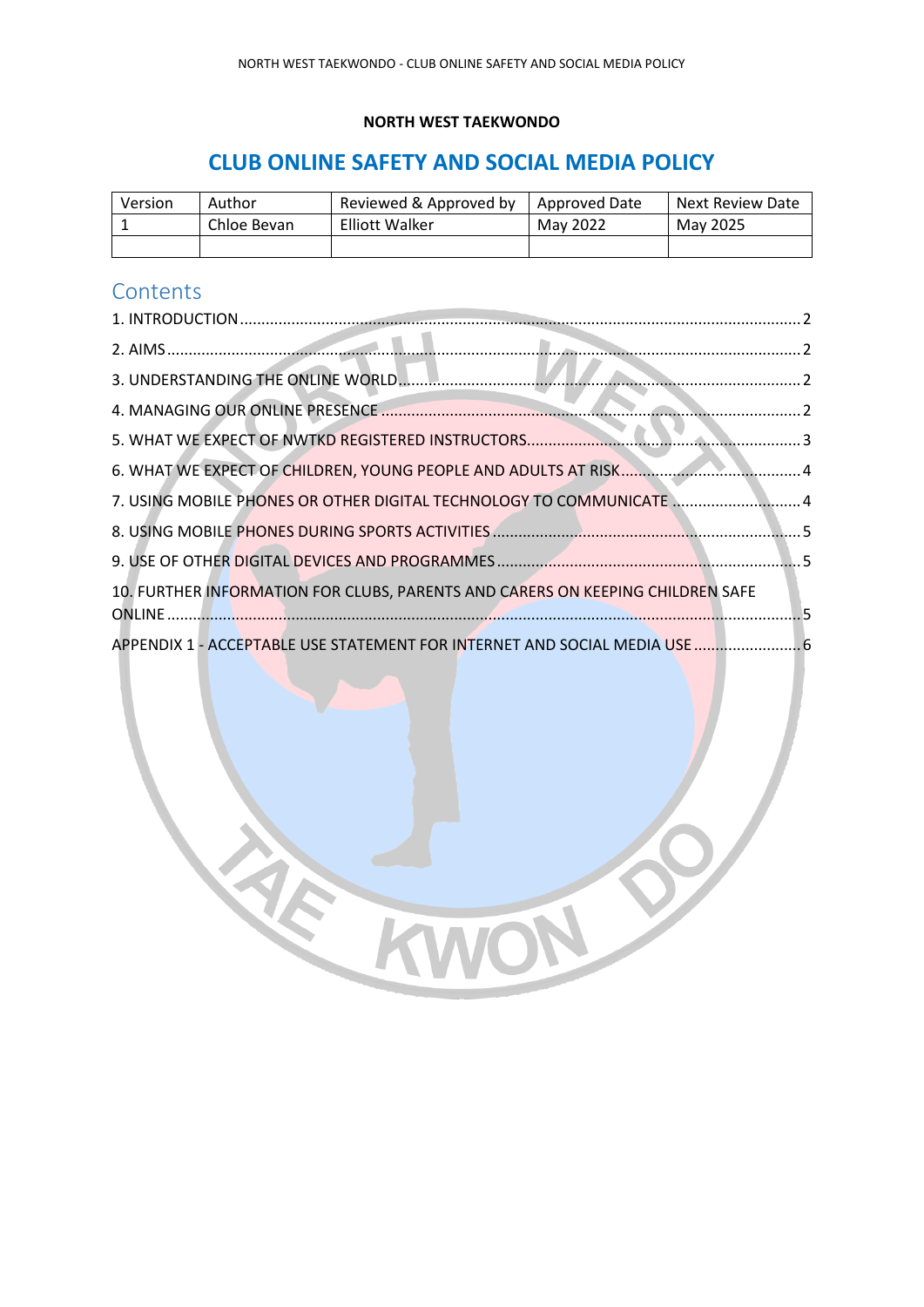#### <span id="page-1-0"></span>1. INTRODUCTION

This policy provides guidance on how NWTKD members use the internet and social media, and the procedures for doing so. It also outlines how we expect NWTKD Registered Instructors and NWTKD members, including children, young people (including their parents or guardians) to behave online.

#### <span id="page-1-1"></span>2. AIMS

The aims of our Club Online Safety and Social Media policy are:

• To protect all children, young people and adults at risk involved in NWTKD and who make use of technology (such as mobile phones, games consoles and the internet)

• To provide staff and volunteers with policy and procedure information regarding online safety and inform them how to respond to incidents

• To ensure NWTKD Clubs and NWTKD members operate in line with our values and within the law regarding how we behave online

### <span id="page-1-2"></span>3. UNDERSTANDING THE ONLINE WORLD

As part of using the internet and social media, NWTKD clubs and NWTKD members will:

• Understand the safety aspects – including what is acceptable and unacceptable behaviour for staff and children – when using websites, social media, apps and other forms of digital communication

• Be aware that it doesn't matter what device is being used for digital interaction, but that the same safety aspects apply whether it is a computer, mobile phone or game console

• When using social media platforms (including Facebook, Twitter and Instagram), ensure that we adhere to relevant legislation and good practice guidelines

• Regularly review existing safeguarding policies and procedures to ensure that online safeguarding issues are fully integrated, including:

- making sure concerns of abuse or disclosures that take place online are written into our reporting procedures
- Incorporating online bullying ('cyberbullying') in our anti-bullying policy

• Provide training for the person responsible for managing our organisation/club's online presence

#### <span id="page-1-3"></span>4. MANAGING OUR ONLINE PRESENCE

Our online presence throughout website or social media platforms will adhere to the following guidelines:

• All social media accounts will be password-protected, and that the NWTKD Registered Club Instructor plus one other person in the club/club management team, will have access to each account and password

• The account will be monitored by a designated person, who will have been appointed by the club instructor

• The designated person managing the club's online presence will seek advice from their NWTKD Member Organisation's designated safeguarding lead to advise on safeguarding requirements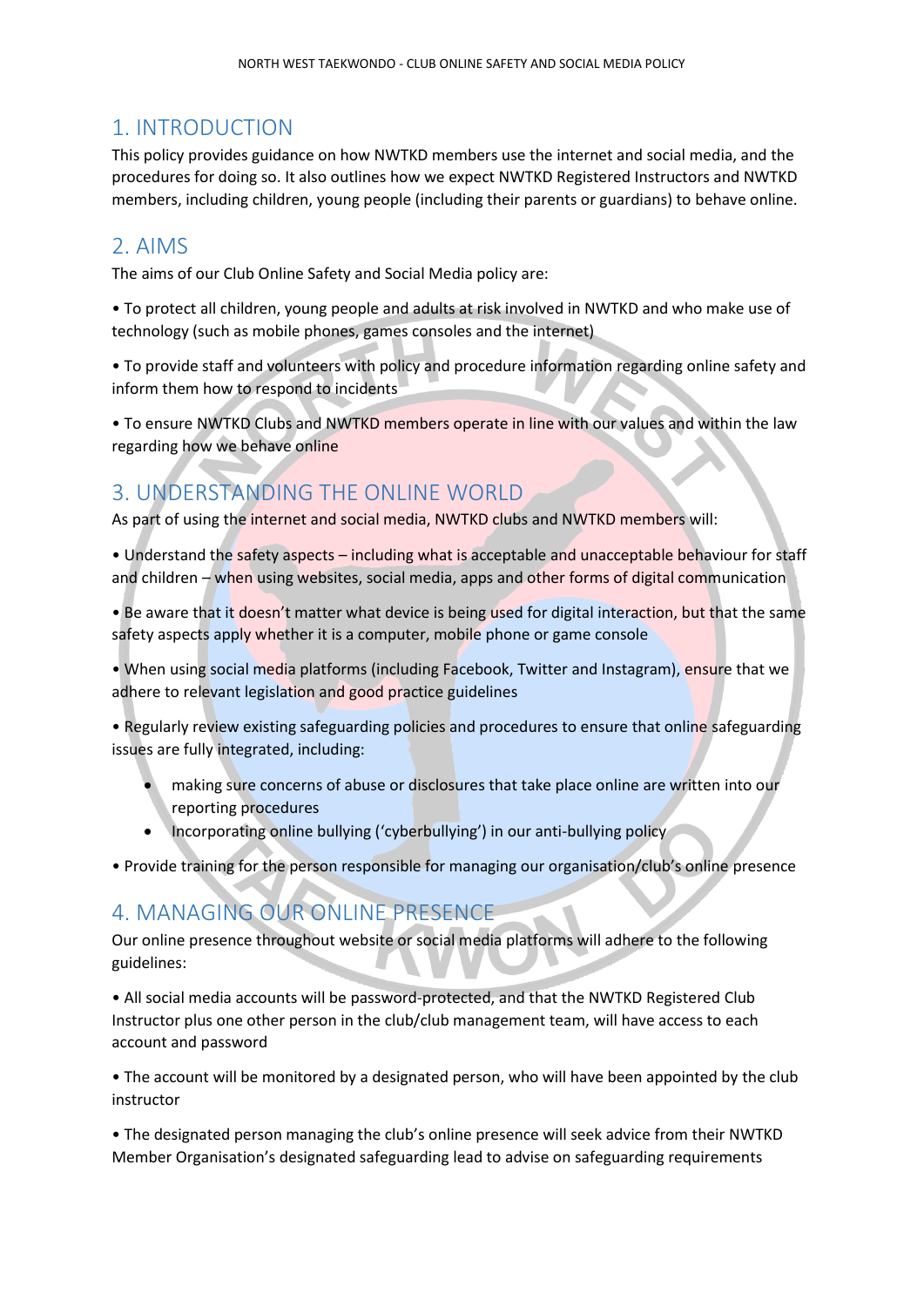• A designated supervisor will remove inappropriate posts by children or staff, explaining why, and informing anyone who may be affected (as well as the parents of any children involved)

• Account, page and event settings will be set to 'private' so that only invited club members can see their content

• Identifying details such as a child's home address, school name or telephone number shouldn't be posted on social media platforms

• Any posts or correspondence will be consistent with our aims

• We'll make sure children and young people are aware of who manages our social media accounts and who to contact if they have any concerns about the running of the account

• Parents will be asked to give their approval for us to communicate with their children through social media, or by any other means of communication

• Parents will need to give permission for photographs or videos of their child to be posted on social media

• All of our accounts and email addresses will be appropriate and fit for purpose

### <span id="page-2-0"></span>5. WHAT WE EXPECT OF NWTKD REGISTERED INSTRUCTORS

• NWTKD Registered Club Instructors should be aware of this policy and behave in accordance with it

• Club instructors should seek the advice of the designated safeguarding lead if they have any concerns about the use of the internet or social media

• Club instructors should communicate any messages they wish to send out to children, young people, and adults at risk to the designated person responsible for the organisation's online presence

• Club instructors should not 'friend' or 'follow' children, young people, or adults at risk from personal accounts on social media

• Club instructors should make sure any content posted is accurate and appropriate, as young people and adults at risk may 'follow' them on social media

• Club instructors should not communicate with young people via personal accounts or private messages

• NWTKD Instructors must not communicate with students/parents through personal social media accounts/private messaging groups or personal email. Staff/ club instructors must only communicate by approved means of communication, such as face-to-face, in NWTKD approved email account/NWTKD approved Facebook account, or use an organisational account, profile or website. Transparency of communications must be paramount at all times. At no point should an instructor communicate with students or parents without oversight of another instructor or the association.

• At least one other member of the club should be copied into any emails sent to children, young people or adults at risk.

• Club instructors should avoid communicating with children, young people, and adults at risk via email outside of normal office hours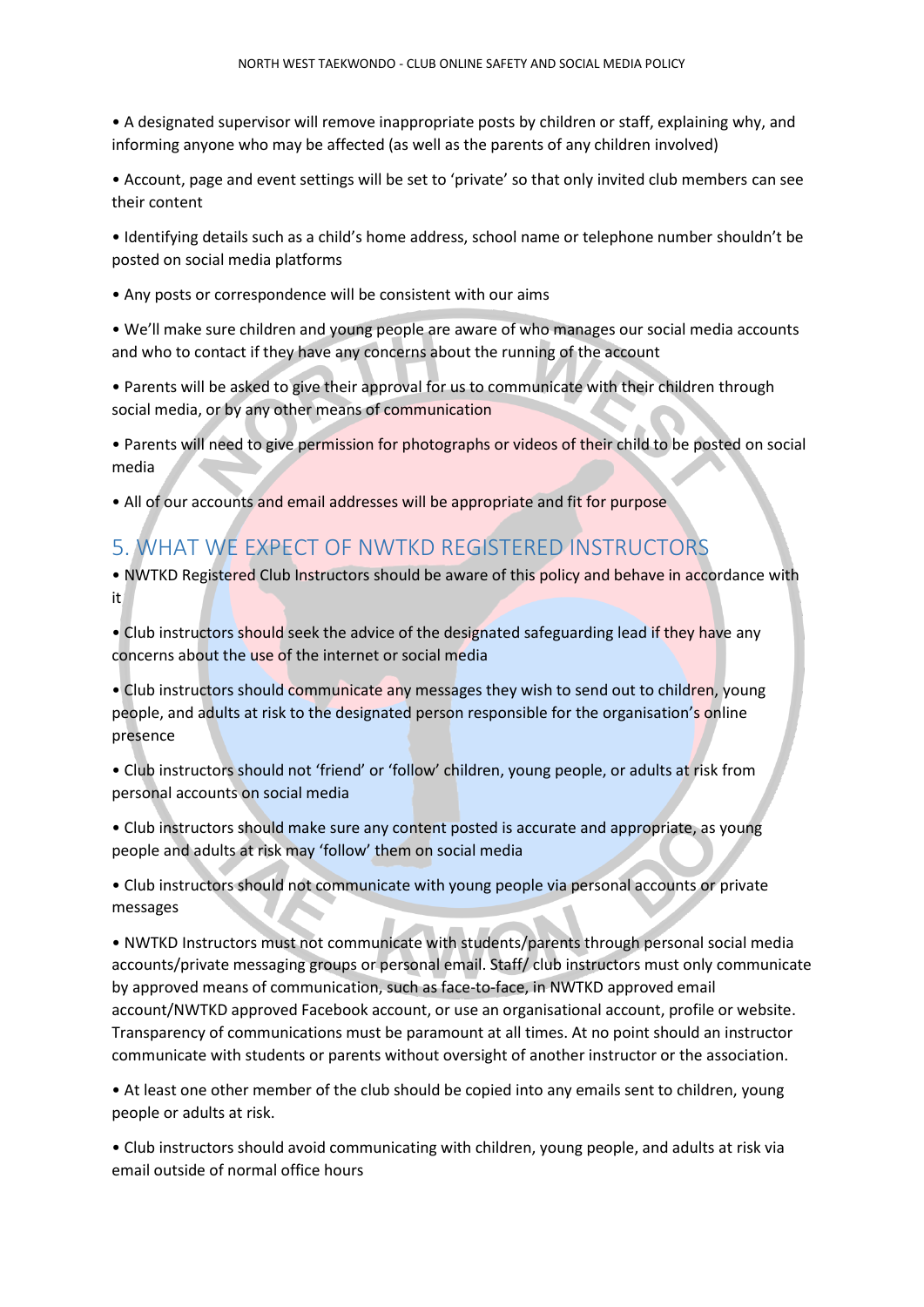• Emails should be signed off in a professional manner, avoiding the use of emojis or symbols such as 'kisses' ('x's)

• Any disclosures of abuse reported through social media should be dealt with in the same way as a face-to-face disclosure, according to our reporting procedures

• Smartphone users should respect the private lives of others and not take or distribute pictures of other people if it could invade their privacy

• NWTKD Registered Club Instructors, club members, young people and adults at risk must not engage in 'sexting' or send pictures to anyone that are obscene, indecent or menacing

# <span id="page-3-0"></span>6. WHAT WE EXPECT OF CHILDREN, YOUNG PEOPLE AND ADULTS AT RISK

• Children, young people, and adults at risk should be aware of this online safety policy and agree to its terms

• We expect children, young people, and adults at risk behaviour online to be consistent with the guidelines set out in our acceptable use statement

• Children, young people, and adults at risk should follow the guidelines set out in our acceptable use statement on all digital devices, including smart phones, tablets and consoles

# <span id="page-3-1"></span>7. USING MOBILE PHONES OR OTHER DIGITAL TECHNOLOGY TO COMMUNICATE

When using mobile phones (or other devices) to communicate by voice, video or text (including texting, email and instant messaging), we'll take the following precautions to ensure young people's safety:

• NWTKD Registered Club Instructors will avoid having children, young people or adults at risk's personal mobile numbers and will instead seek contact through a parent or guardian

• Club instructors will seek parental permission on each occasion they need to contact children, young people, or adults at risk directly; the purpose for each contact will be clearly identified and agreed upon

• A method of accountability will be arranged, such as copies of texts also being sent to the club's lead welfare officer or to parents

• Texts will be used for communicating information – such as reminding children or young people about upcoming events, which kit to bring or practice timings and not to engage in conversation

• If a young person misinterprets such communication and tries to engage a club instructor or other adult NWTKD member in conversation, the club instructor will take the following steps:

- Suggest discussing the subject further at the next practice or event
- End the conversation or stop replies
- If concerned about the child or young person, provide contact details for the club's lead welfare officer or appropriate agencies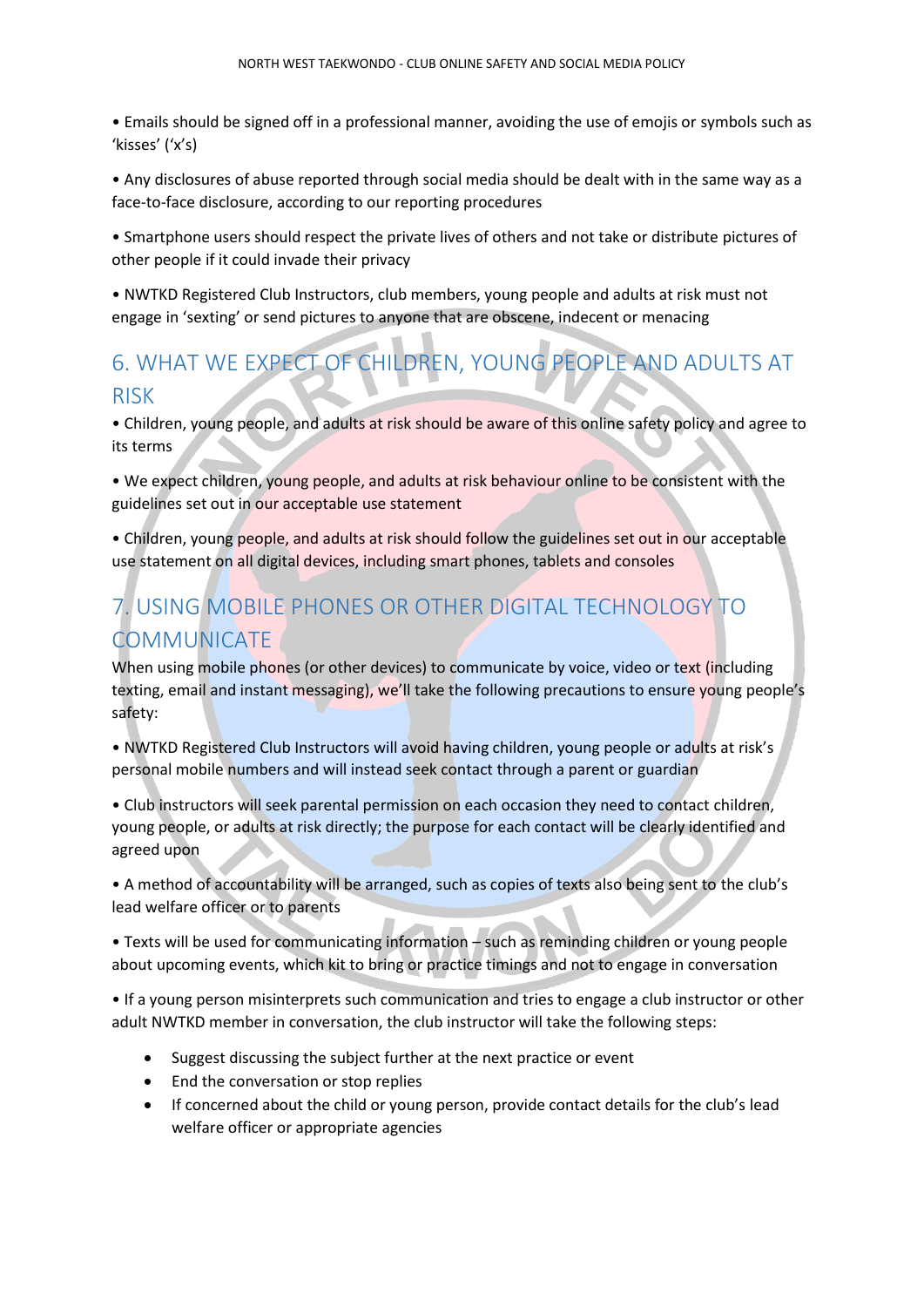### <span id="page-4-0"></span>8. USING MOBILE PHONES DURING SPORTS ACTIVITIES

So that all children can enjoy and actively take part in sports activities, we discourage the use of mobile phones during such activities. As part of this policy we will:

• Make children aware of how and who to contact if there is an emergency or a change to previously agreed arrangements with the organisation

• Advise parents that it may not be possible to contact children during activities and provide a contact within the club or organisation who will be reachable should there be an emergency

• Explain to young people how using mobile phones during activities has an impact on their safe awareness of their environment, and their level of participation and achievement

### <span id="page-4-1"></span>9. USE OF OTHER DIGITAL DEVICES AND PROGRAMMES

The principles in this policy apply no matter which current or future technology is used - including computers, laptops, tablets, web-enabled games consoles and smart TVs – and whether an app, programme or website is used.

If any digital devices are used as part of activities within the NWTKD:

• We expect children and young people to adhere to the guidelines surrounding online use and behaviour set out in our acceptable use policy

• Parents/guardians should be encouraged to set appropriate restrictions, more commonly known as 'parental controls', on any device provided to prevent misuse or harm as an organisation, we commit to implementing this policy and addressing any concerns quickly and within these guidelines.

# <span id="page-4-2"></span>10. FURTHER INFORMATION FOR CLUBS, PARENTS AND CARERS ON KEEPING CHILDREN SAFE ONLINE

The following websites provide information for clubs and parents about online safety to help them protect children from harm:

NSPCC/ 02 Helpline 0808 800 5002 – www.o2.co.uk/help/nspcc/child-protection

Child Exploitation and Online Protection Centre (CEOP) – www.ceop.police.uk

Childnet – www.childnet.com

The UK Safer Internet Centre – www.saferinternet.org.uk